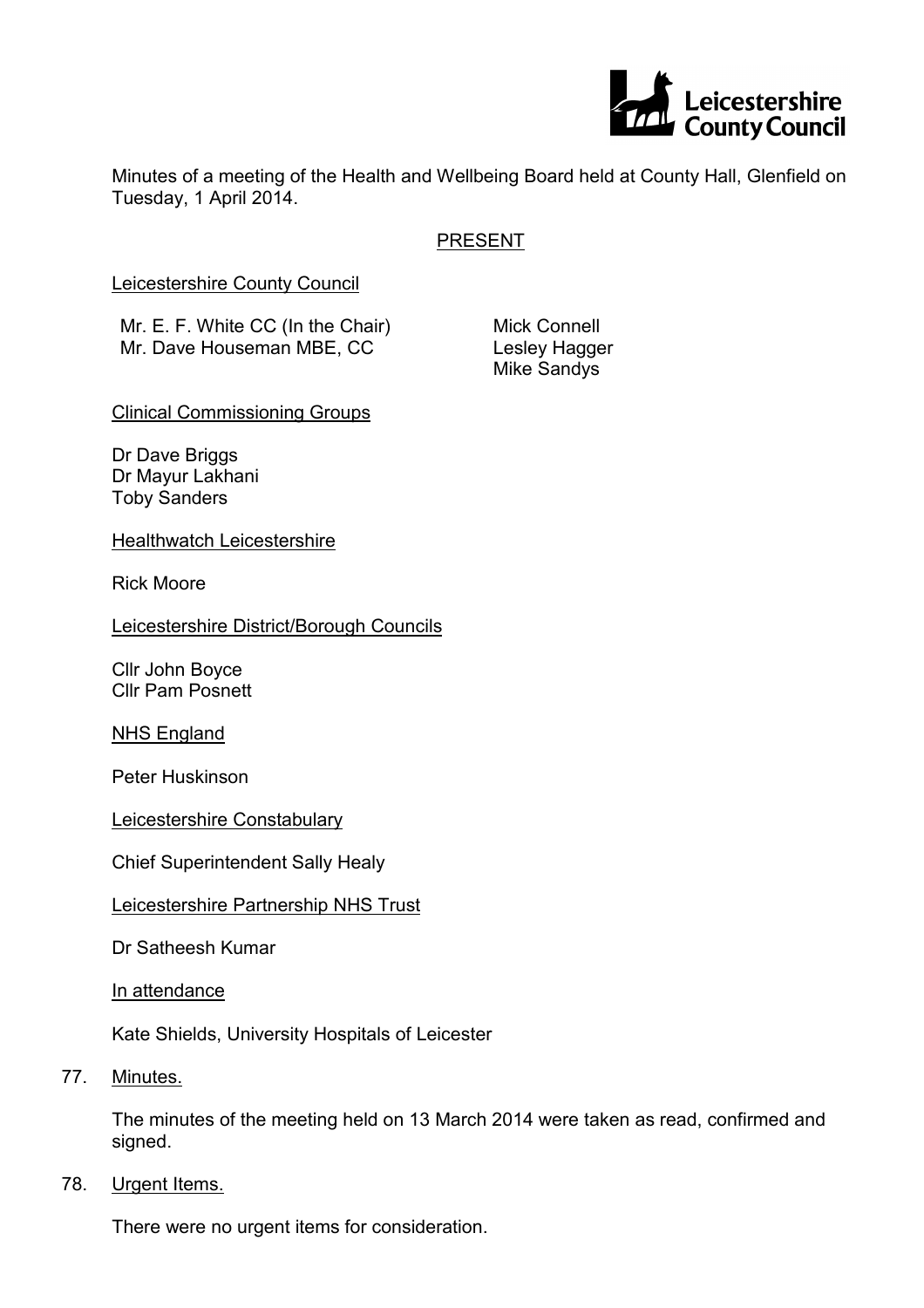## 79. Declarations of interest.

The Chairman invited members who wished to do so to declare any interest in respect of items on the agenda for the meeting.

No declarations were made.

# 80. Final draft of the Leicestershire Better Care Fund.

The Board considered a joint report of Leicestershire County Council, West Leicestershire Clinical Commissioning Group and East Leicestershire and Rutland Clinical Commissioning Group (CCG) which presented the final draft of the Better Care Fund Plan for approval. A copy of the report marked 'Agenda Item 4' and 'Supplementary Agenda Pack' is filed with these minutes.

Arising from discussion the following points were raised:-

- (i) The Board welcomed the narrative in NHS England's Template 1, as it was felt to provide a clear description of the Plan and identified areas where more work was needed, such as on the implications of the Care Bill and seven day working. The challenge now would be to get the implementation right and move care out of hospitals and into primary and community care in a systematic way. This would include communication and engagement to enable the workforce to engage with and support delivery of the Plan.
- (ii) Governance arrangements were in place for the Better Care Fund Plan, with the Integration Executive acting as programme board. Its work would need to be aligned with the wider Leicester, Leicestershire and Rutland (LLR) Strategic Programme Board which was developing a five year strategy for health and social care in the subregion. Governance arrangements for the Strategic Programme Board were still being clarified between programmes but it was acknowledged that clinical leadership would be essential for the success of both programmes.
- (iii) It was suggested that clear modelling of capacity, activity and finance was needed as part of the five year LLR wide work to illustrate the shift from the acute sector into other parts of the system. Joint definitions and data sets for this work would be welcomed across agencies. A detailed risk management plan was also needed to address how the system would manage if the shift either happened too quickly or not quickly enough with risk sharing across organisational boundaries building on the risk sharing principles already agreed.
- (iv) There would need to be some flexibility built into the Plan so that it could adapt over time depending on performance and evidence of impact. The next three months would involve the development of two outline business cases, for Local Area Coordination and Frail Older People, and would require decisions around the commissioning and decommissioning of services. This work would be carried out in the context of the Leicester, Leicestershire and Rutland Five Year Strategic Plan but the Leicestershire integration programme also needed to drive forward local change at pace and tailored to local needs.
- (v) It was noted that Ernst and Young had been appointed by the Department of Health to support Leicester, Leicestershire and Rutland which had been identified as one of